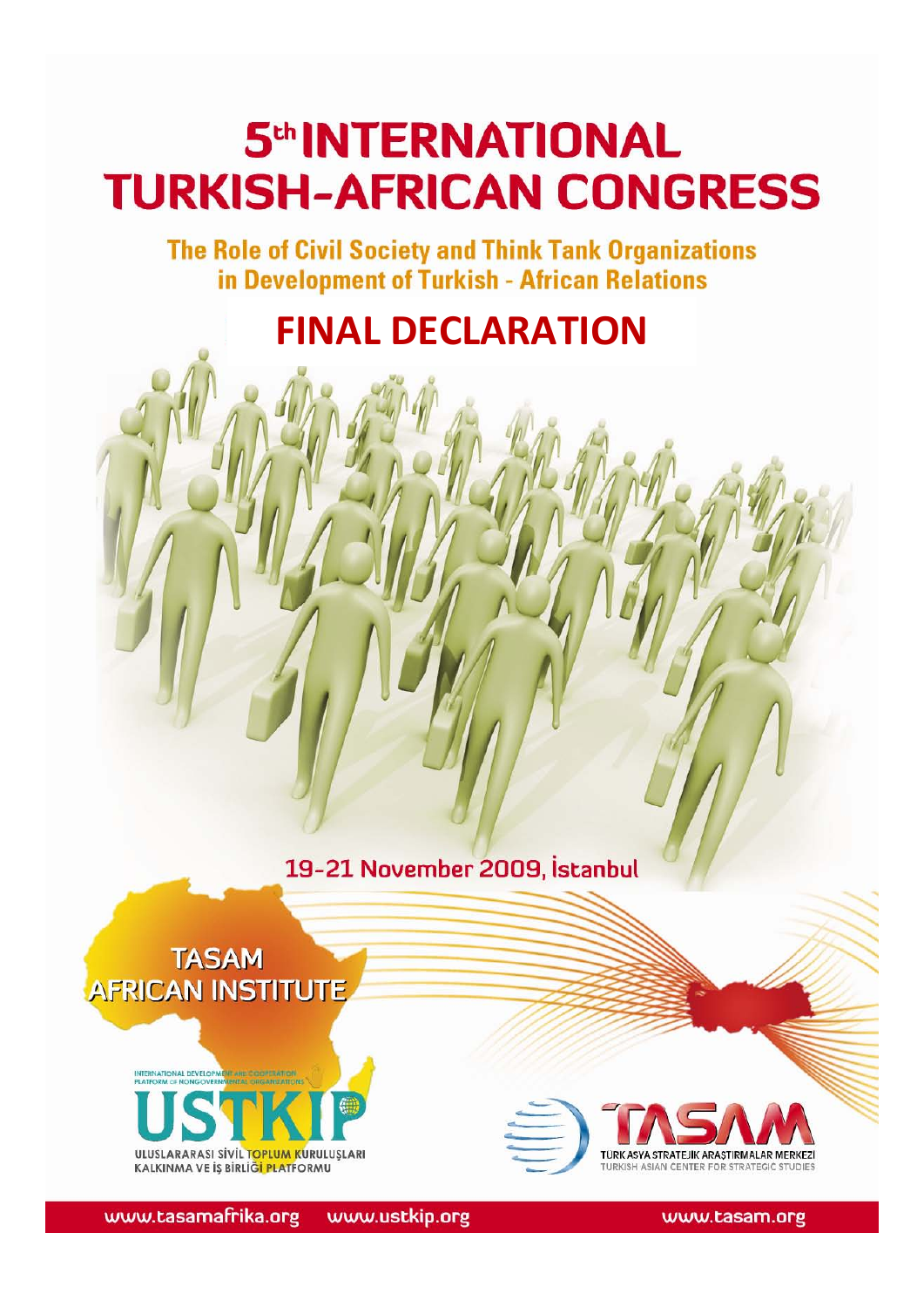#### The Role of Civil Society and Think Tank Organizations in Development of Turkish-African Relations **FINAL DECLARATION**

## **FINAL DECLARATION OF THE 5TH INTERNATIONAL TURKISH - AFRICAN CONGRESS**

#### **PRESENTATION**

While African countries that have increased their international activities day by day also participate in various strategic partnerships with other countries, they aim to accelerate their own development processes in this direction and take an active part in the resolution process of the world.

The demand of the continent's population to participate in this process by trusting themselves, focusing on new opportunities and being a part of global change, points the positive alteration seen in the life conditions of Africa.

The high level visitations of European and American leaders alongside the Cairo and Lisbon Summits held with EU and the "African Forums" that have recently been carried out and that will continue to be periodically carried out in the future by rapidly developing countries such as People's Republic of China and India can be accepted as clear indicators of the importance given to the continent.

Whilst Turkey maintains its close affairs with Western partners within the framework of multidimensional foreign policy understanding, it performs a noteworthy progression in the European Union membership process and carries out regional political and economic expansions.

Turkey's "Expansion Plan Towards Africa" of 1998, the declaration of 2005 being the "African Year" and it's starting to participate in the meetings of African Union Summit as an observer country in the same year, "Turkish – African Cooperation Summit" held with the main theme of "solidarity and cooperation for a common future" in August 2009 and the second Summit planned to be carried out in 2013 in Africa all have an importance in terms of a planned and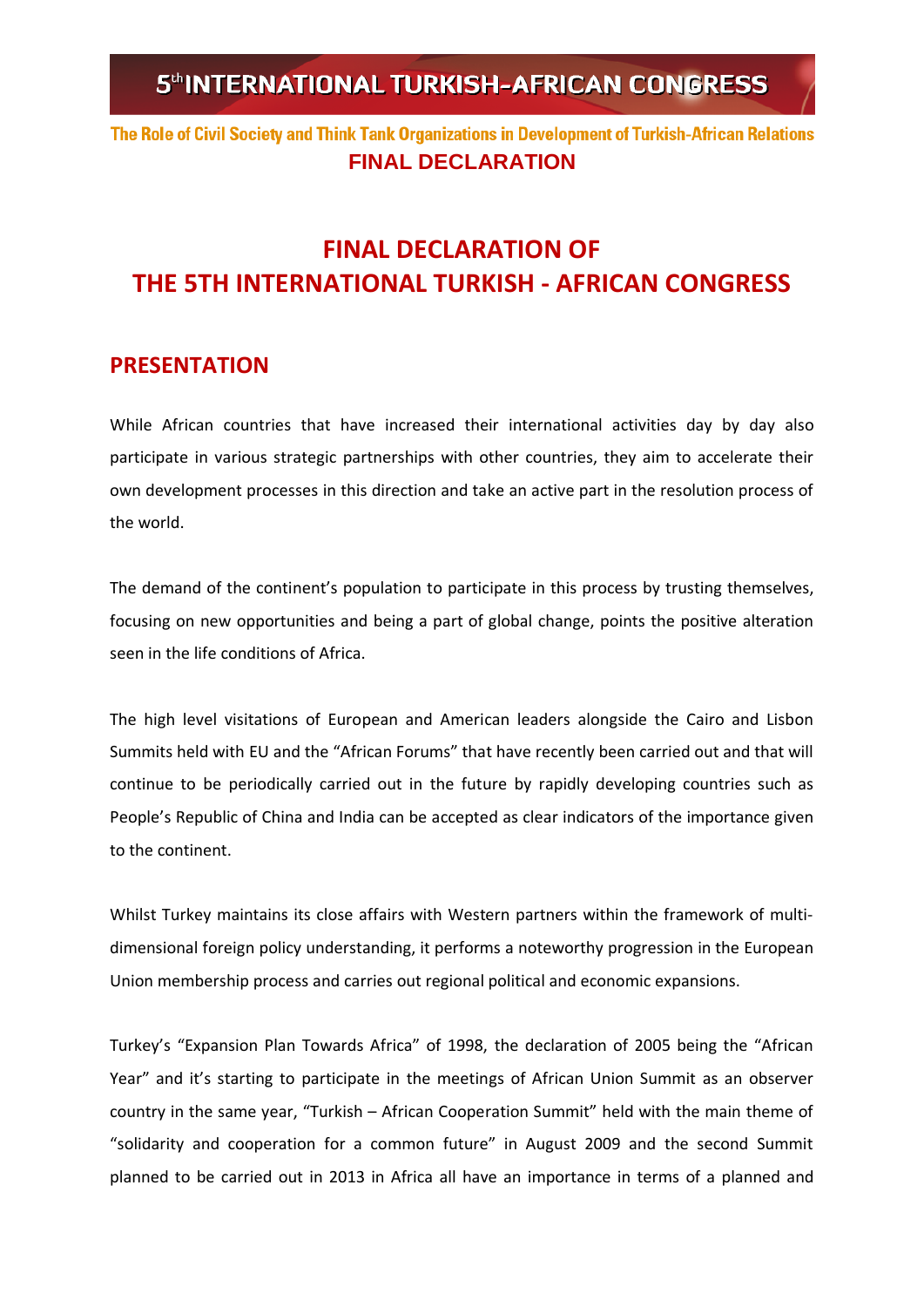systematical development of the relations. Again the services of TİKA carried out in the health, agriculture and education sectors in Africa significantly support sustainable policies.

Within the direction of these policies, the government of Turkish Republic and governmental facilities make an effort to develop the relations with African countries with an increasing acceleration. Turkey aims the resolution of the problems of African countries and is displaying its determination on this matter by supporting many related projects. And African countries evaluate Turkey as a sincere country that does not have political agenda concerning themselves.

Turkey's determined and systematic policies implemented under the framework of a "strategic partnership" with African countries and constructive developments seen in the political and economic relations shall at the same time be seen in personal level, too.

Today, CSOs come together and discuss their problems mutually and establish common forums in a similar way to the summits held in the level of Presidents of Governments and States. In order to make the visits and negotiations held between Turkish and African officials also effective in societies, these relations shall be performed by CSOs and various activities that will bring about effective results in different areas shall be arranged, and CSOs shall understand and get to know each other better. This way, the decisions taken in summits will be generalized by the CSOs to the societies and they will be implemented more successfully.

For all these reason, after the Turkish – African CSOs Forum held by TASAM African Institute in the August of last year, International Development and Cooperation Platform of Civil Society Organizations (USTKIP) was decided to be established. Thus CSOs operating in various fields are expected to unite their own knowledge and experiences and develop communication and cooperation in between themselves. At the same time, USTKIP's web portal is active at www.ustkip.org in four languages.

The Project of "5th International Turkish – African Congress", aiming at closely following the developments in Turkey and Africa, analyzing the obtained information, developing a consistent and implementable vision for a common future, removing potential breakdowns in the best way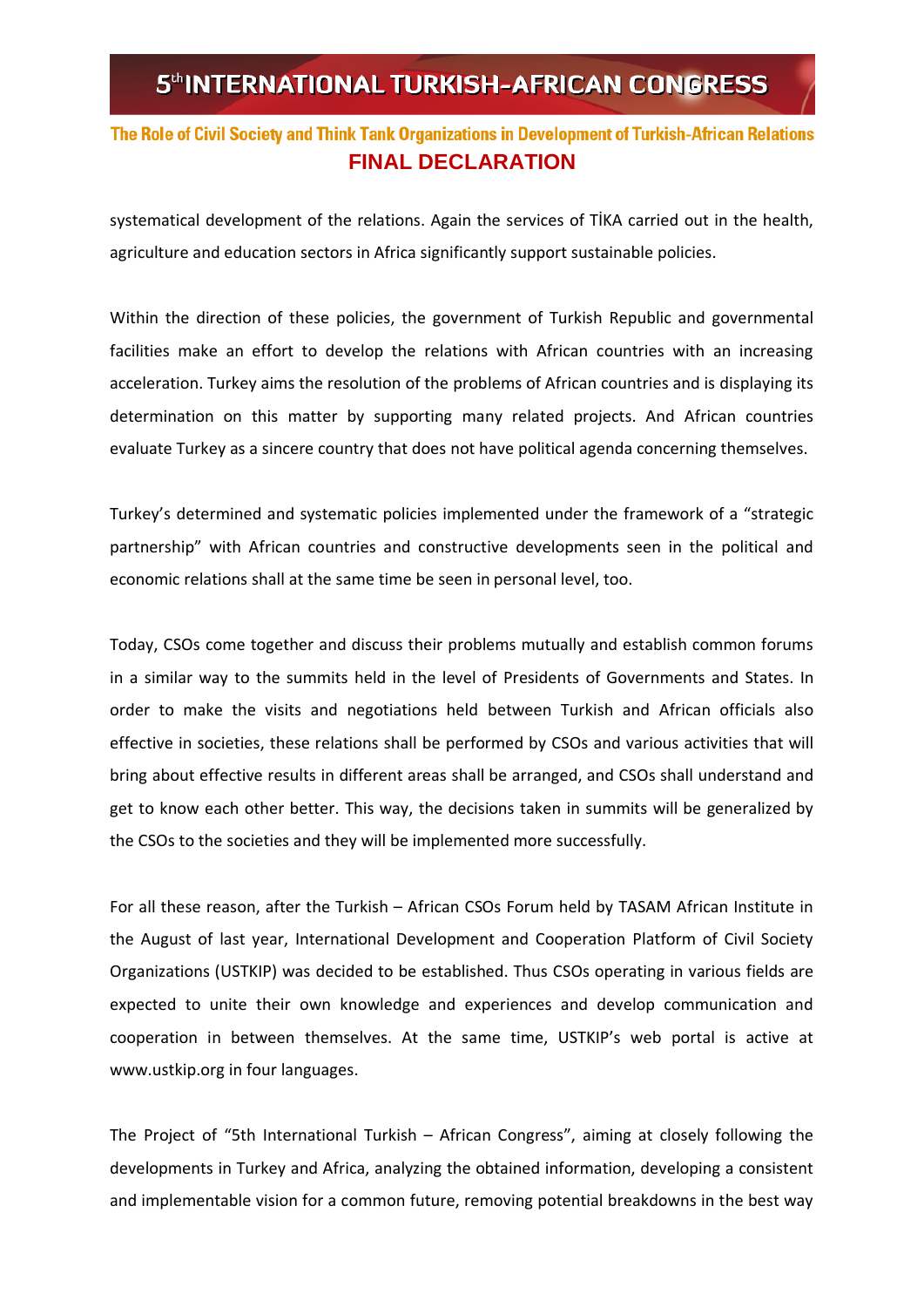#### The Role of Civil Society and Think Tank Organizations in Development of Turkish-African Relations **FINAL DECLARATION**

possible and ideally evaluating opportunities that will provide benefits for the both sides, has been designated by the Turkish Asian Center for Strategic Studies (TASAM) African Institute.

We hope that 5th International Turkish – African Congress, which organized in  $19^{th}$ -  $21^{st}$  of November 2009 in Istanbul, and USTKIP meeting contribute to the improvement of tolerance and communication between Turkish and African civilizations, and help global peace and stabilization.

Yours Sincerely.

 **Süleyman ŞENSOY Chairman of TASAM**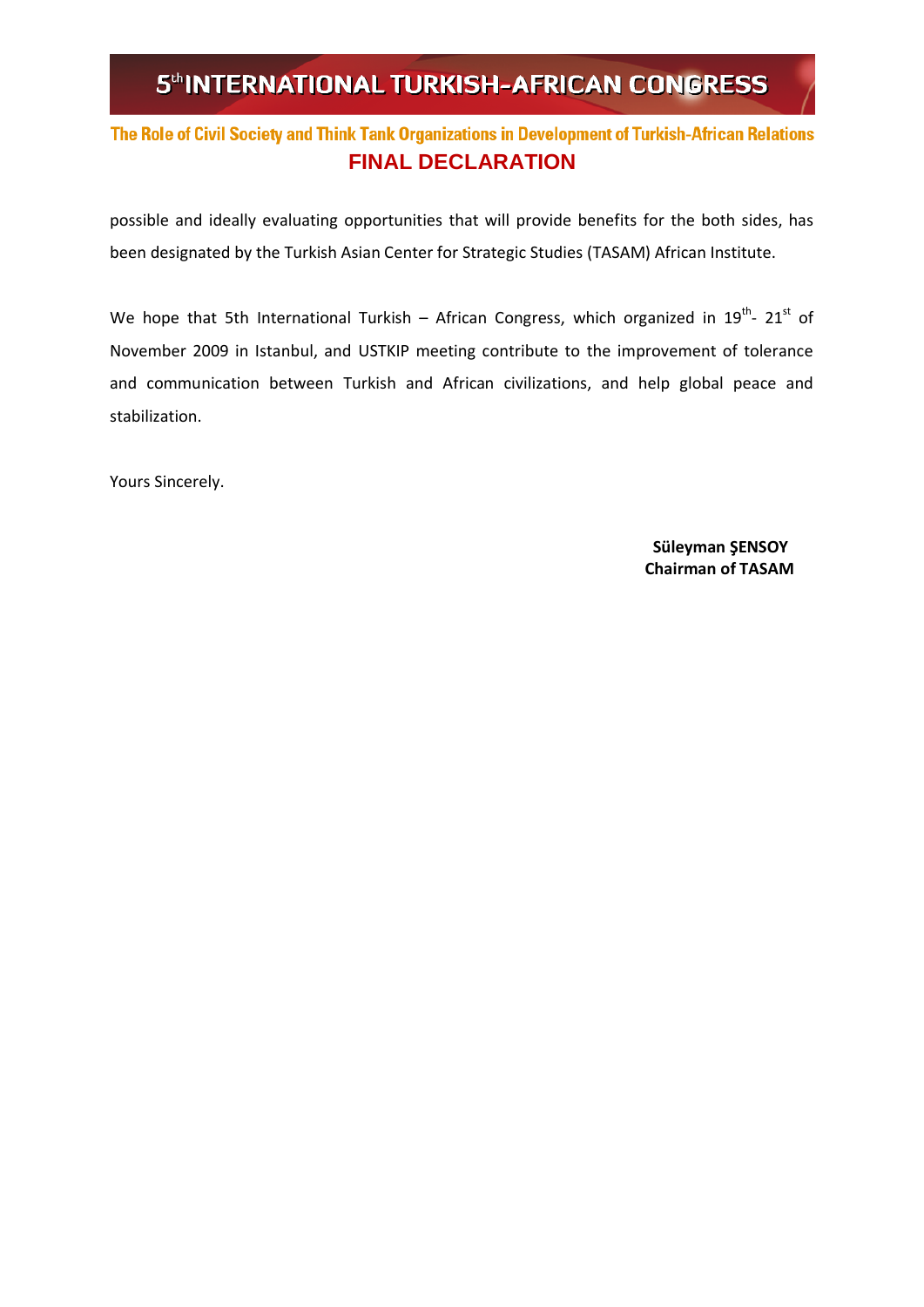#### **TITLE OF THE MEETING**

5th International Turkish- African Congress: "The Role of Civil Society and Think Tank Organizations in the Development of Turkish - African Relations/ USTKİP Commission Meetings"

#### **COORDINATOR OF THE MEETING**

The coordinator of the meeting is the TASAM African Institute that operates within the body of Turkish Asian Center for Strategic Studies (TASAM).

TASAM African Institute is a research and analysis institution that arranges national and international strategic research and analysis projects, which our country is in the need of, and that tries to predict realistic aspects for the future and put these forecasts in writing by commentaries, articles, reports and books, and that moves ahead from the principle of dealing things in a constructive and different manner while putting forward these forecasts.

#### **SPONSORS OF THE MEETING**

5th International Turkish- African Congress which is realized with supports of Ministry of Foreign Affairs of the Republic of Turkey, Promotion Fund of the Turkish Prime Ministry, Turkish International Cooperation and Development Agency (TIKA), Office of the Prime Minister, Directorate General of Press and Information (DGPI), Undersecretariat of the Prime Ministry for Foreign Trade, Istanbul Chamber of Commerce, The Scientific and Technological Research Council of Turkey (TÜBİTAK), Bank Asya, The Municipality of Bağcılar, The Municipality of Fatih, Hürriyet Daily News, and Referans.

#### **PLACE OF THE MEETING**

Istanbul Grand Cevahir Hotel and Congress Center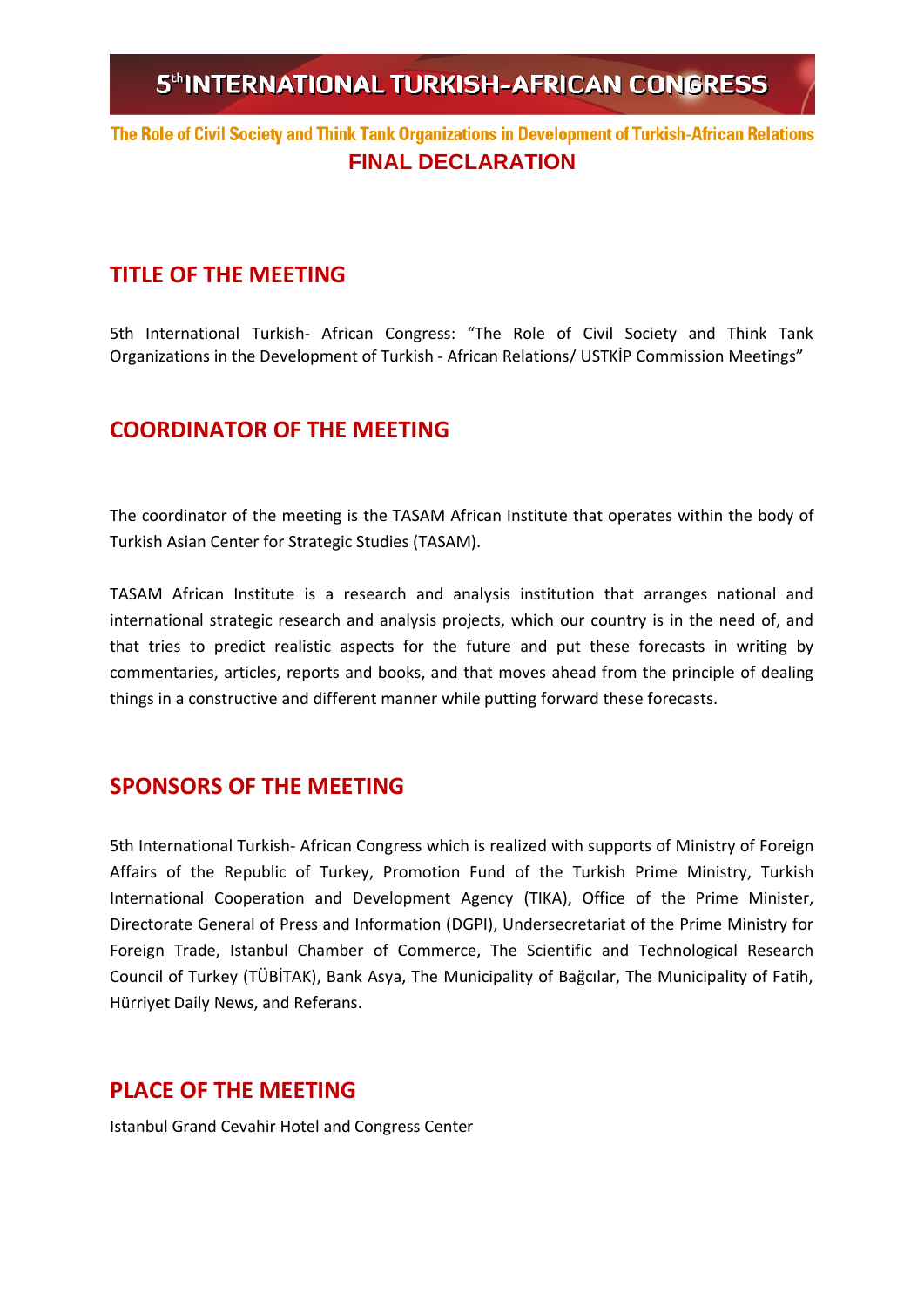The Role of Civil Society and Think Tank Organizations in Development of Turkish-African Relations **FINAL DECLARATION**

#### **DATE OF THE MEETING**

 $19^{th}$ - 21st November 2009

#### **TIME PLANNING OF THE MEETING**

#### **1st Day: 19th November Thursday**

- 09:00- 09:30 Registration
- 09:30- 10:00 Opening Speeches

Mr. Süleyman ŞENSOY- Chairman of TASAM

H.E. Mr. Hassan Adebayo SUNMONU- Secretary-General, OATUU& Deputy Presiding Officer, African Union ECOSOCC

H.E. Dr. Abdulhalim Ismail Al MUTAFI- The Minister of Agriculture and Forestry of the Republic of Sudan

- 10:00- 10:15 Tea Coffee Break
- 10:15- 10:45 "Exlibris African Countries 2009"
- 10:45- 12:15  $1^{st}$  Session: Economy and Development Head of the Session: H.E. Mr. Hassan A. SUNMONU- Secretary-General, OATUU & Deputy Presiding Officer, African Union ECOSOCC
	- **-** Dr. Amany ASFOUR- President of Egyptian Business Women Association (EBWA)
	- **-** Ms. Zuhal MANSFIELD- Foreign Economic Relations Board (DEİK) Chairperson of Turkish- Egyptian Business Council and Vice Coordinating Chairperson of Turkish- African Business Councils
	- **-** Mr. Theunis KEULDER- Namibia Institute for Democracy (NID)
	- **-** Dr. Muna ABDALLA- Kofi Annan Peacekeeping and Training Center (KAIPTC)
- 12:15- 13:30 Lunch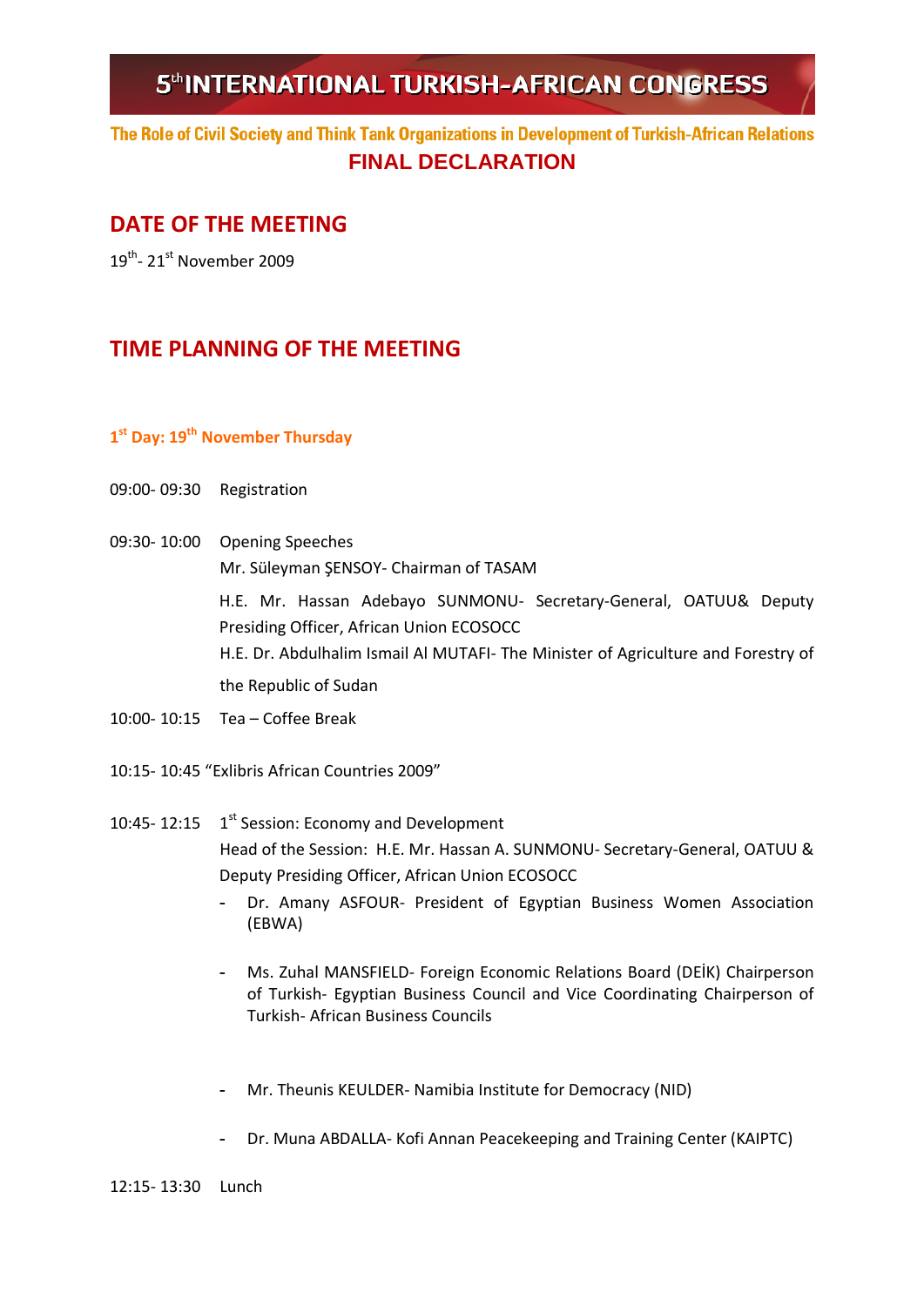13:30- 14:45 2<sup>nd</sup> Session: Education and Health

Head of the Session: Prof. Paschal MIHYO- The Organization for Social Science Research in Eastern and Southern Africa (OSSREA)

- Mr. Wakabwa Raphael ARINAITWE- The African Training and Research Centre in Administration for Development (CAFRAD)
- Dr. Mehmet GÜLLÜOĞLU- Doctors Worldwide Turkey
- Ms. Jamillah MWANJISI- African Civil Society Network on Water and Sanitation **(**ANEW)
- Mr. Vinesh CHINTARAM- The First Step Network
- 14:45- 15:00 Tea Coffee Break
- 15:00- 16:00 3rd Session: Environment and Agriculture Head of the Session: Mrs. Saida AGREBI- President of Tunisian Mother's Association
	- Law. Engin URAL- President of Turkish Environment Foundation
	- Mr. Geoffrey Kimiti MBURU- Institute of Environment and Water (IEW)
	- Mr. Keefa KAWEESA- The East African Communities' Organization for Management of the Lake Victoria Resources (ECOVIC)
	- Mrs. Zuki MIHYO- Research on Poverty Alleviation (REPOA)

#### **2nd Day: 20th November Friday**

10:00- 11:00 4<sup>th</sup> Session: Culture and Communication Head of the Session: (Ret.) Ambassador Assoc. Prof. Ali Engin OBA

Representative of TASAM Ankara Office, Atılım University

- **-** Dr. Matlotleng Patrick MATLOU- Africa Institute of South Africa (AISA)
- **-** Mrs. Saida AGREBI- President of Tunisian Mother's Association
- **-** Mrs. Fatima KARADJA- ANSEDI/ ECOSOCC
- **-** Mr. Adeleke OMITOWOJU– The Diaspora African Forum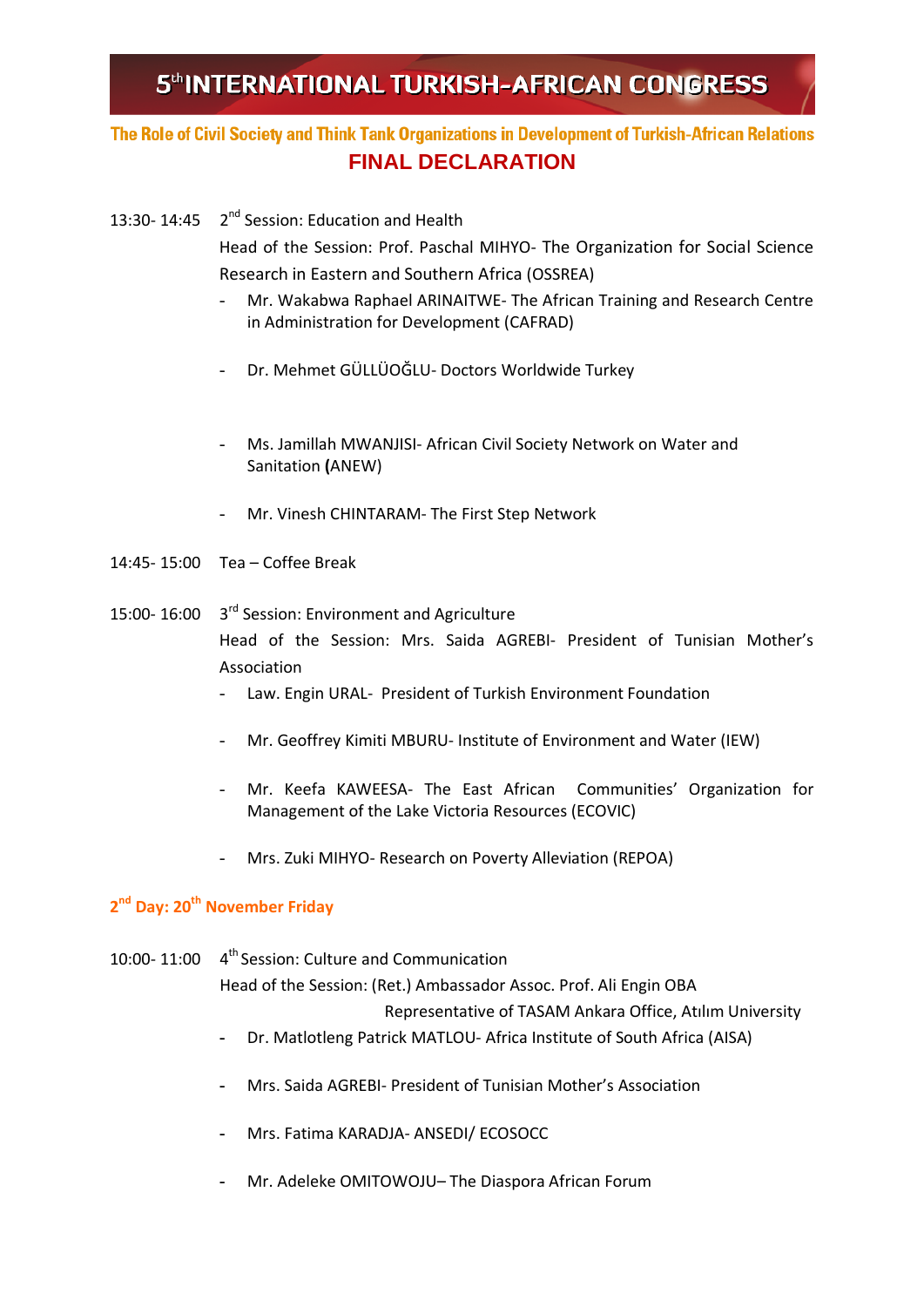#### The Role of Civil Society and Think Tank Organizations in Development of Turkish-African Relations **FINAL DECLARATION**

- Mr. Sidy GAYE- African Press Agency (APA)
- 11:00- 11:15 Tea Coffee Break
- 11:15- 12:30  $5<sup>th</sup>$  Session: Political Affairs Head of the Session: Mrs. Fatima KARADJA ANSEDI/ ECOSOCC
	- H.E. Mr. Kenan TEPEDELEN- The Ministry of Foreign Affairs Coordinator for Africa
	- Prof. Melek FIRAT- Ankara University Africa Studies Research and Application Center (AÇAUM)
	- Mr. Elhussein Abd Elgalil Mohamed YASSIN- Freedom Equality Peace Society (FEPS)
	- Mr. Makha Dado SARR- Former Special Coordinator for Africa and Least Developed Countries, Department of Economic and Social Affairs United Nations Economic Commission for Africa (ECA), Member of the High Level Panel on the Audit of the African Union
	- (Ret.) Ambassador Mr. Tom WHEELER- South African Institute of International Affairs (SAIIA)
	- Sameh ABDALLAH- Al- Ahram Newspaper
- 12:30- 14:00 Lunch

14:00- 15:00  $6<sup>th</sup>$  Session: Peace and Security/ Global Partnership Head of the Session: Mr. Makha Dado SARR

> Former Special Coordinator for Africa and Least Developed Countries, Department of Economic and Social Affairs United Nations Economic Commission for Africa (ECA), Member of the High Level Panel on the Audit of the African Union

- Mr. Ali Said Omar IBRAHIM- Center for Peace and Democracy (CPD)
- Prof. Labana LASAY'ABAR- Kinshasa University
- Ms. Naila SALIHU- International Security Studies (ISS)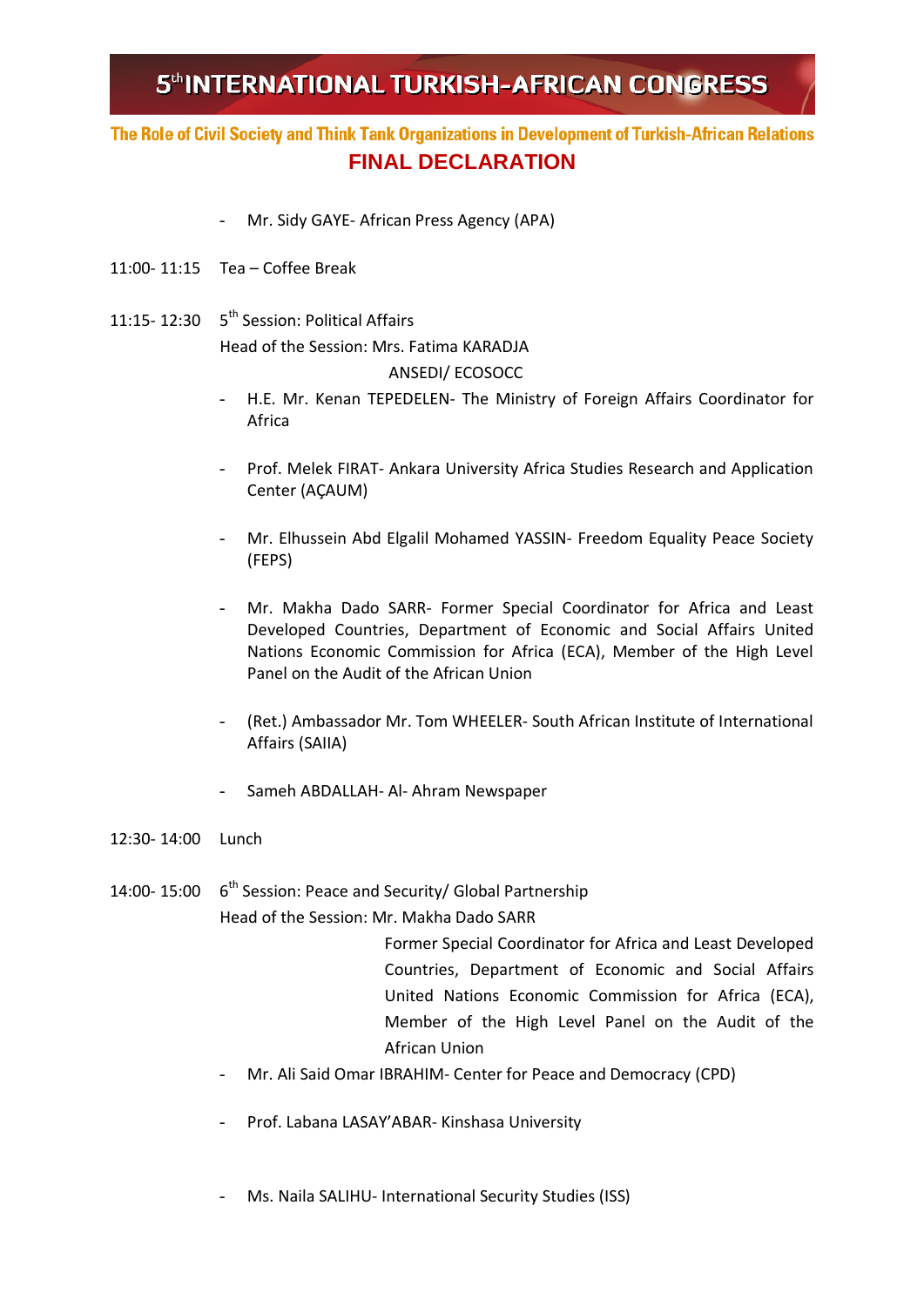#### The Role of Civil Society and Think Tank Organizations in Development of Turkish-African Relations **FINAL DECLARATION**

- Mr. Nasuh MAHRUKİ- President of AKUT
- (Ret.) Ambassador Assoc. Prof. Ali Engin OBA- Representative of TASAM Ankara Office, Atılım University
- 15:00 15:30 Discussions and Comments

#### **3rd Day: 21st November Saturday**

- 10:00- 12:00 USTKIP Commission Meetings
- 12:00- 13:30 Lunch
- 13.30- 15:30 USTKİP Commission Meetings

#### **OPENING STATEMENTS OF THE CONGRESS**

Chairman of TASAM Mr. Süleyman ŞENSOY, Secretary General of the Trade Organization (OATUU) and Member of the Economic, Social and Cultural Council of the African Union (ECOSOCC) His Excellency Mr. Hassan Adebayo SUNMONU and the Minister of Agriculture and Forestry of the Republic of Sudan His Excellency Dr. Abdulhalim Ismail Al MUTAFI presented the opening statements of the 5th International Turkish– African Congress.

Chairman of TASAM Mr. Süleyman ŞENSOY, stated in his speech that the amicability and brotherhood between Turkey and Africa dated back to 1600's, and a rapid process between these parties was experienced especially after 1998 in which Turkey started an Expansion Action Plan towards Africa and after 2005, which was announced to be the African Year by Turkey. According to him, many institutions within the public diplomacy have contributed a lot this process and the Cooperation Summit held in 2008 was a historical breakpoint in terms of Turkish – African relations. Within this sense, TASAM African Institute has given efforts to support this cooperation process by organizing the Turkish – African Civil Society Organizations (CSOs) Forum and the International Civil Society Organizations Cooperation Platform (USTKIP) which was founded following the Istanbul Declaration signed at the end of the Forum, and this platform was intended to be helpful for the development of cooperation and communication between Turkey and Africa.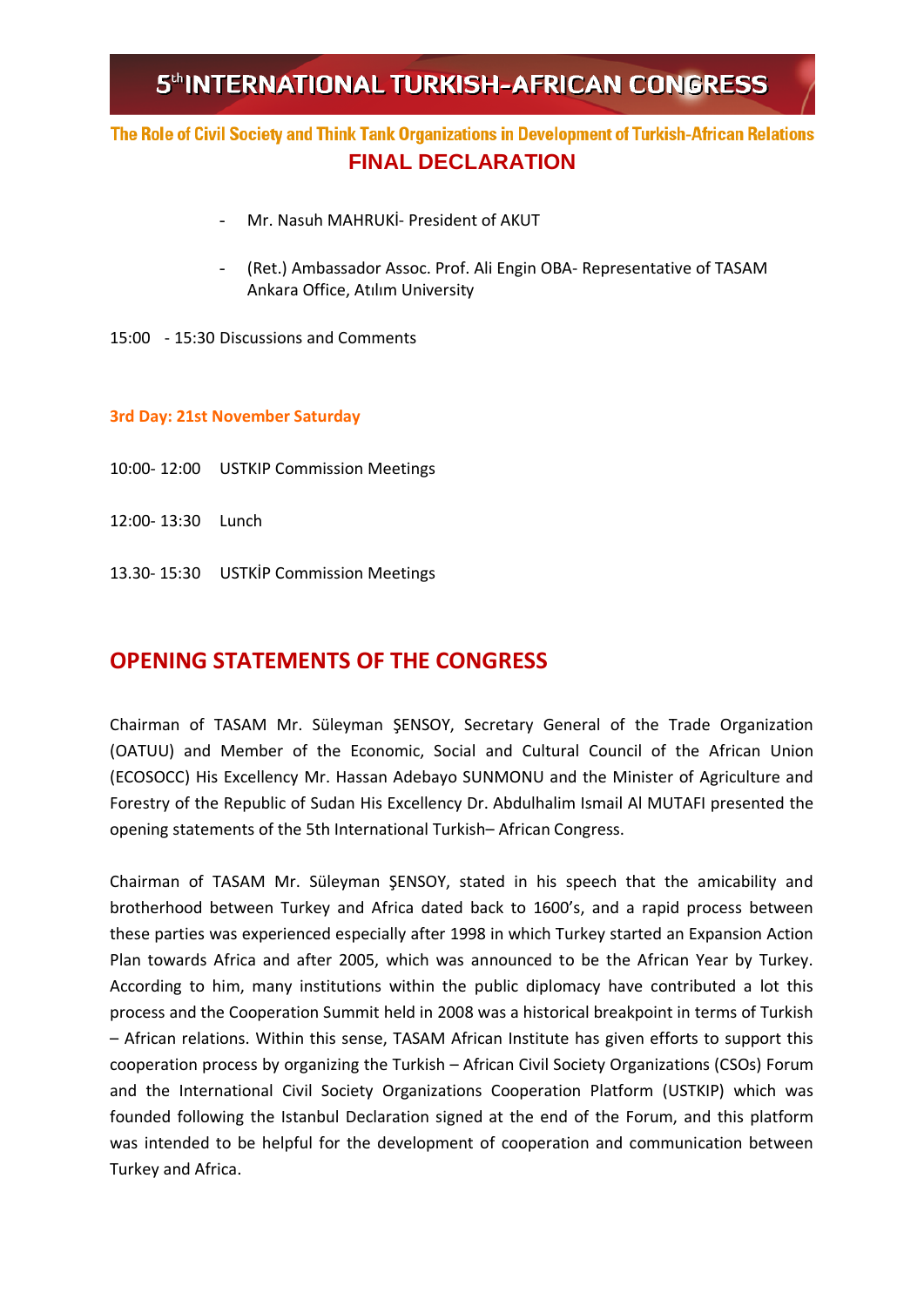Indicating that the decisions taken in these summits are required to enable them to the base of the society, Mr. ŞENSOY attracted attention to the increasing importance of Civil Society and Think Tank Organizations, Universities and the Business World in both domestic and foreign policies, which we mention as the public diplomacy for the establishment of cooperation between countries.

Mr. ŞENSOY also mentioned about the increasing significance of Africa within changing balances and the interest of the whole world towards it; thus declared TASAM's desire for a cooperation process on the basis of mutual acquisitions, respect and equity.

The Secretary General of the Trade Organization (OATUU) and the Member of the Economic, Social and Cultural Council of the African Union (ECOSOCC) His Excellency Mr. Hassan Adebayo SUNMONU indicated in his speech that they were satisfied to observe the noteworthy developments in the Turkish – African relations, especially in the public diplomacy.

Mentioning about the importance of sharing experiences by exchanging opinions at gatherings between official authorities and representatives of Civil Society Organizations, academic community and the business world was an effective implementation, His Excellency Mr. SUNMONU declared that Turkey was a close friend of Africa and he found the participation of African CSOs dependent to ECOSOCC, which he is a member of, in the congress very meaningful.

The Minister of Agriculture and Forestry of Sudan Republic His Excellency Dr. Abdulhalim İsmail Al MUTAFI emphasized the active and constructive importance of Civil Society and Think Tank Organizations in the development of relations between Turkey and Africa, and the requirement to support these said institutions.

Stating that they appreciated the initiatives of Turkey in terms of African Expansion and they aimed to improve relations within mutual acquirements, His Excellency Dr. Al MUTAFI indicated that they would be proud to establish comprehensive partnerships between Turkish and African CSOs.

#### **CONCLUSIONS OF THE CONGRESS AND OFFERS**

If we are to evaluate the speeches and the declarations made in the 5th International Turkish – African Congress, we get the appreciation that systematic policies of Turkey implemented towards African countries within the scope of "strategic partnership" shall also be implemented on an individual basis.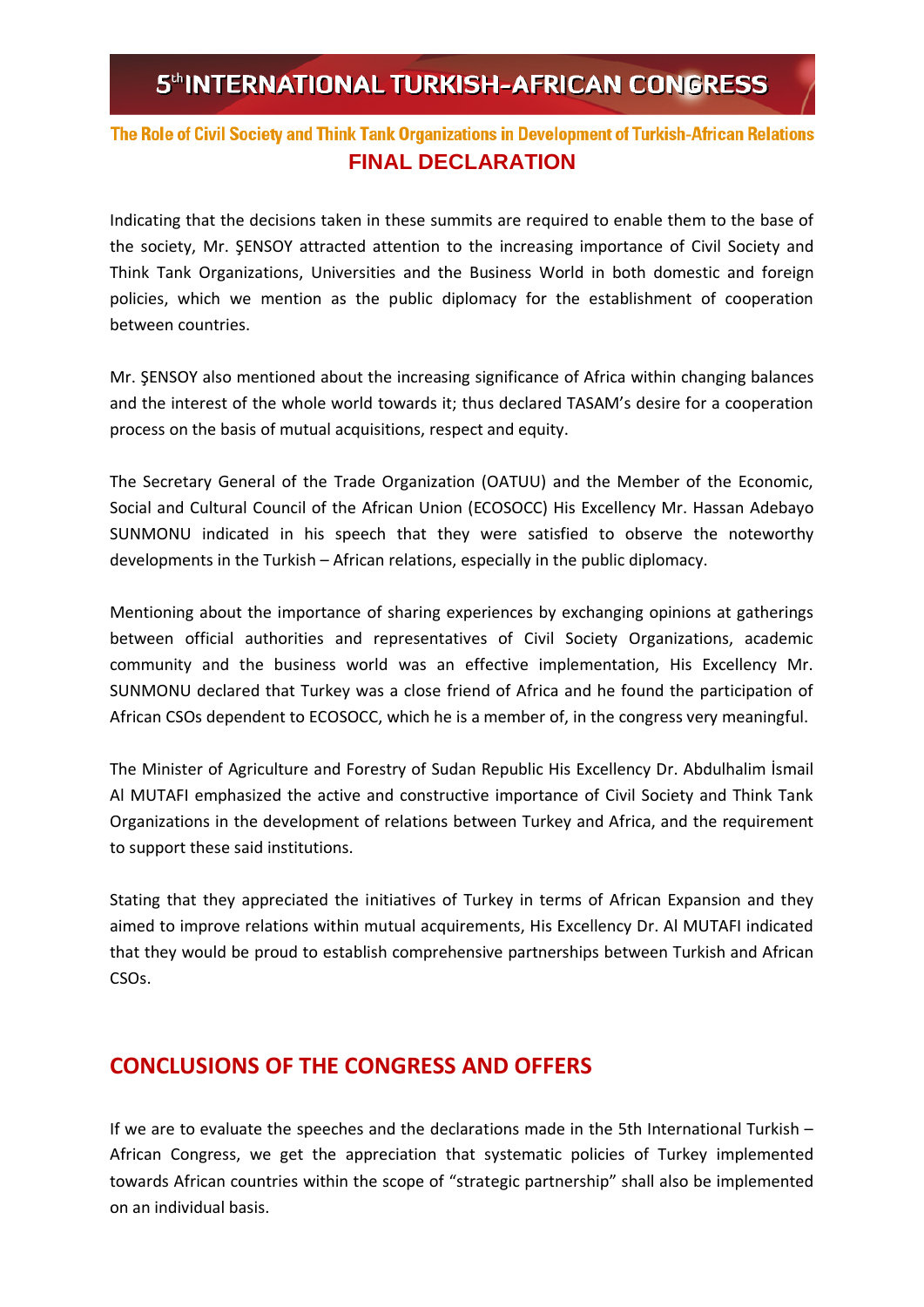It is declared at the end of the Congress that the determination of common cooperation areas between leading Civil Society and Think Tank Organizations of Turkey, and the sharing of knowledge and information between the parties will lead the development of relations at a more stable rate and more efficient results will then be obtained.

At the first session of the Congress having the title of "Economy and Development", the efforts of Turkey for the African communities' prosperity, its support for Africa given by its Civil Society Organizations and Private Sector, the role it has taken to contribute to the economic and commercial development of African countries were all mentioned and appreciated.

The geographical condition of Turkey and its historical connections with some of the African countries have a great significance for the development of the related affairs. Appropriate policies within the framework of the "Strategy to Improve Economic and Commercial Relations with Africa" as well as agreements to develop and maintain the mutual investments enable the stable improvement of economic relations. Furthermore, the critic role of Turkish Embassies that will soon start to engage in activities in African countries and Commercial Attaché's Offices should not be ignored.

Civil Society and Think Tank Organizations also undertake primary responsibilities for the improvement of economic relations, the implementation of the determined strategies and in the process of reaching to the Millennium Development Goals (MDGs). These institutions must be more active within these processes in order for them to get more concrete conclusions. These enterprises present a great deal of importance for the cooperation process to gain ground. A powerful civil society, foreign investment and trade mean a more consistent environment. In other terms, a sincere and effective foreign partnership between Turkey and Africa must go beyond governments and contain all the socioeconomic actors.

Scientists accept Civil Society and Think Tank Organizations as an effective factor in strengthening and supporting the democracy, in encouraging development policies for poverty and in gender equality. There must be institutional mechanisms established between Civil Society Organizations and Think Tank Organizations for creating and developing cooperation opportunities and draft action plans must be designated for mutual acquisitions. And the implementability of the accepted action plans is also of vital importance.

It is foreseen for CSOs to be dynamic and act with a stimulating vision, to complete the missed blanks, and to play a role that minimizes economic and social losses. However it is not possible for CSOs to emerge in the conditions of poverty or to get develop themselves. The main problem experienced by the existing nongovernmental organizations is the inadequacy of finance. CSOs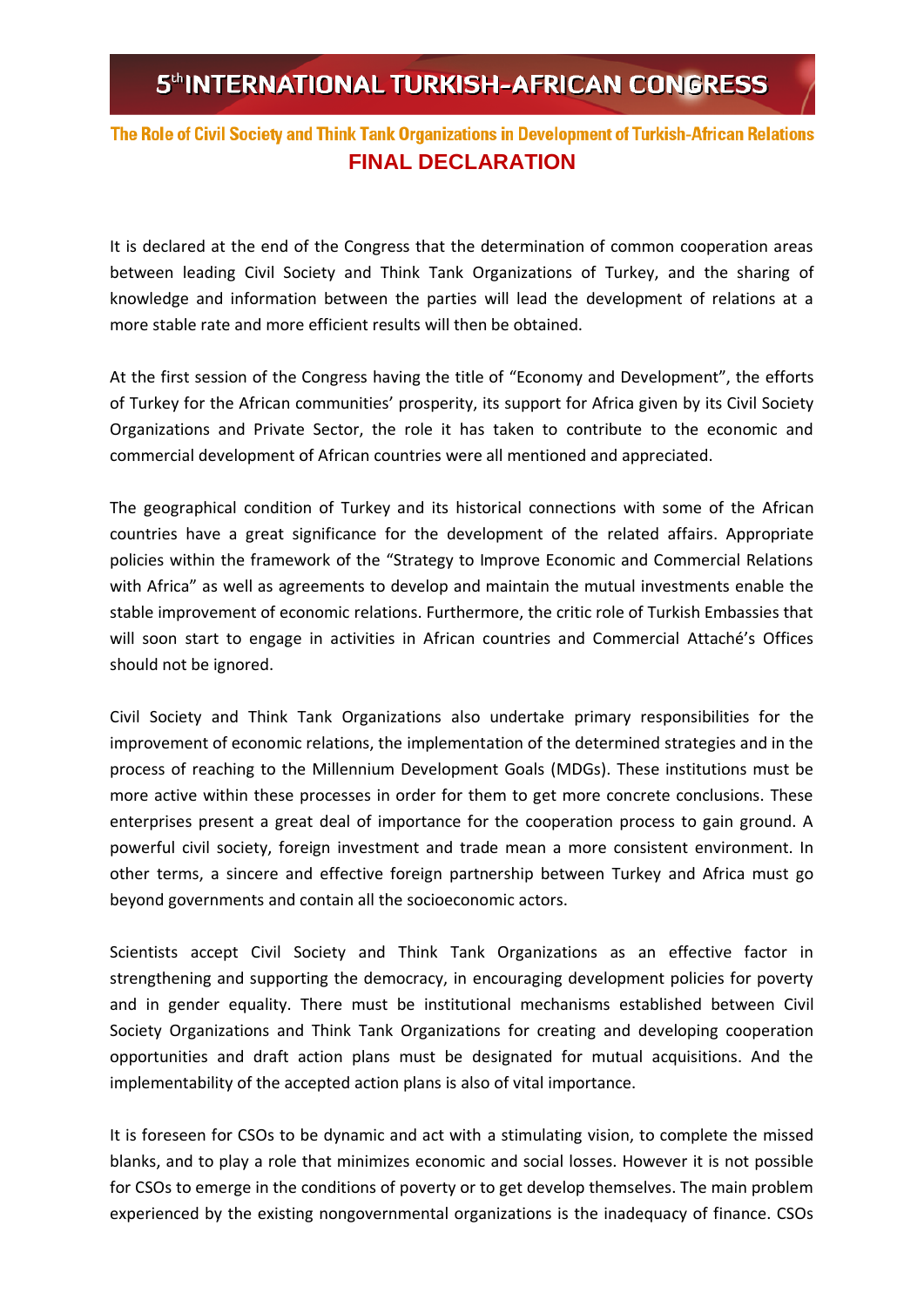are established together with economic development and the improvement of life conditions of citizens. They are also vital for constituting connections depending to direct dialogue among communities, developing of the knowledge of parties and for direct connections. Moreover, civil society has a role in development aids too.

In order for the globalization to have a positive effect over Africa, the countries of the continent have to reach to the Millennium Development Goals (MDGs).

While the general conditions of the sectors of Education and Health in Africa were discussed in the second session, titled "Education and Health", the current obstacles before the way to succeed the Millennium Development Goals (MDGs) and the general view caused by these problems were also handled.

Accordingly, Africa is the region in which the virus of HIV/ AIDS is the most extensive all around the world. In addition to this, there are many other health issues in the continent that cause the high rate of deaths such as cholera, malaria, tuberculosis and typhoid. Another challenge that Africa has to get over is the inadequacy of the access to clear water resources. This challenge brings along the easy spreading of the diseases listed above. There is a huge need for big amounts of finance to empowering the conditions in both of these sectors. The problems seen in the development efforts for both of these sectors must be among the primary topics of the political agenda and practical actions must be developed. Especially the establishment of an active cooperation between governments, private sector and CSOs is obligatory for the designation of requirements and timely interventions.

The extensiveness of the inequalities between countries necessitates an extraordinary effort; otherwise, the vision to reach to the Millennium Development Goals (MDGs) in these areas seems like a dream that is far from coming true.

The providing of adequate services in the sectors of education and health will lead significant contributions for attempts towards poverty reduction and thereby towards humanity. Consequently a system that will fulfill the needs in the fields of education and health in Africa must be founded and strengthened with cooperation with international partners. For instance, while national public health programs within the "Economic and Social Development Plan" are prepared in Tunisia, one of the countries of the continent; serious attempts have also been made in these areas for the education of women, fight against poverty and the campaigns of Civil Society Organizations.

The topic of gender equality was also highly emphasized in the same session, and the attention was attracted to the necessities to decrease the rate of deaths of mothers and children and to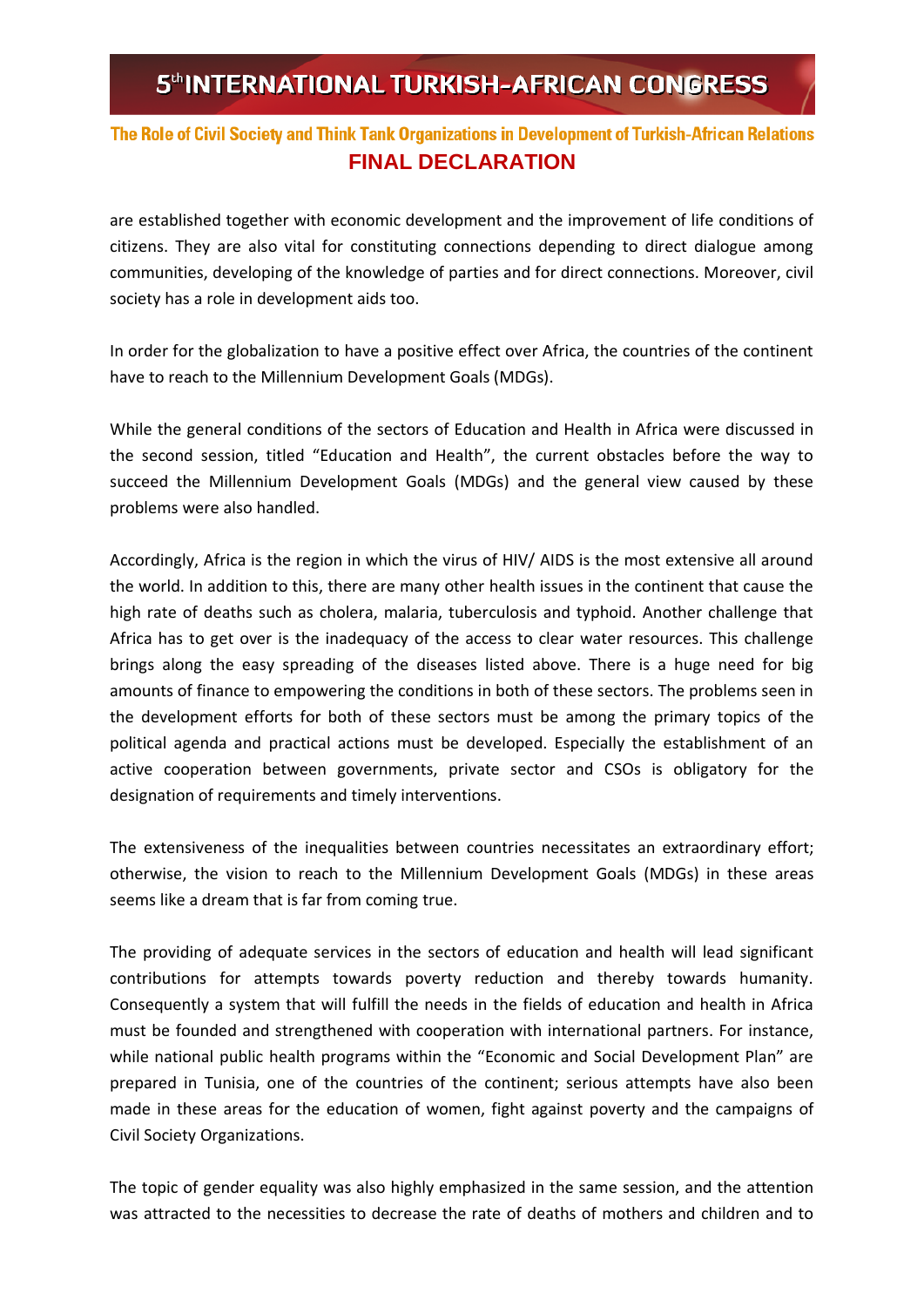#### The Role of Civil Society and Think Tank Organizations in Development of Turkish-African Relations **FINAL DECLARATION**

increase the power of women in the social life. It was stated that while more than 500.000 women were dead as a result of negative conditions during pregnancy and birth, the target was determined to decrease these numbers by 75 % until 2015 within the framework of MDGs.

Moreover, development strategies have to be arranged in the health sector and medical systems have to be empowered especially in regional and local levels, and the finance requirements have to be supported.

It is envisaged that the partnerships between the Government of the Turkish Republic and Turkish CSOs and the African governments and CSOs for the field of health sector will surely contribute to the development of the African continent and medical improvements.

Turkey has sufficient experiences to convey its acquisitions in the fields of education and health to African countries.

We, as Civil Society and Think Tank Organizations, need to be able to carry the subject of developing the conditions in the sectors of education and health to the first articles of the political agenda.

In the third session having the title of "Environment and Agriculture", it was stated that the importance of environmental development should be appreciated and related projects should be held with the aim to create a consciousness in within this direction.

Today there is a need to increase the number of investments in the field of agriculture for ensuring an economic growth and food safety. The regions that do not have food safety are also the places where battles are frequently seen and in these regions, risks for epidemic illnesses show an increase together with the rising in environmental crisis. The importance of developing plans, implementations and control mechanisms for agricultural development shall never be ignored. Especially, early warning systems that are being improved for food security in the continent play a big role in preventing drought and decreasing the amount of health issues, as a result, these kinds of systems must be applied to all around the continent.

Increasing the amount of investments towards the sector of agriculture will lead the development of life standards by raising employment opportunities and this process will contribute positively to the problem of immigration.

In the fourth session having the title of "Culture and Communication", it was stated that Turkey and Africa should mutually ameliorate their abilities in different languages and in the field of culture in order to go into a mutual interaction process.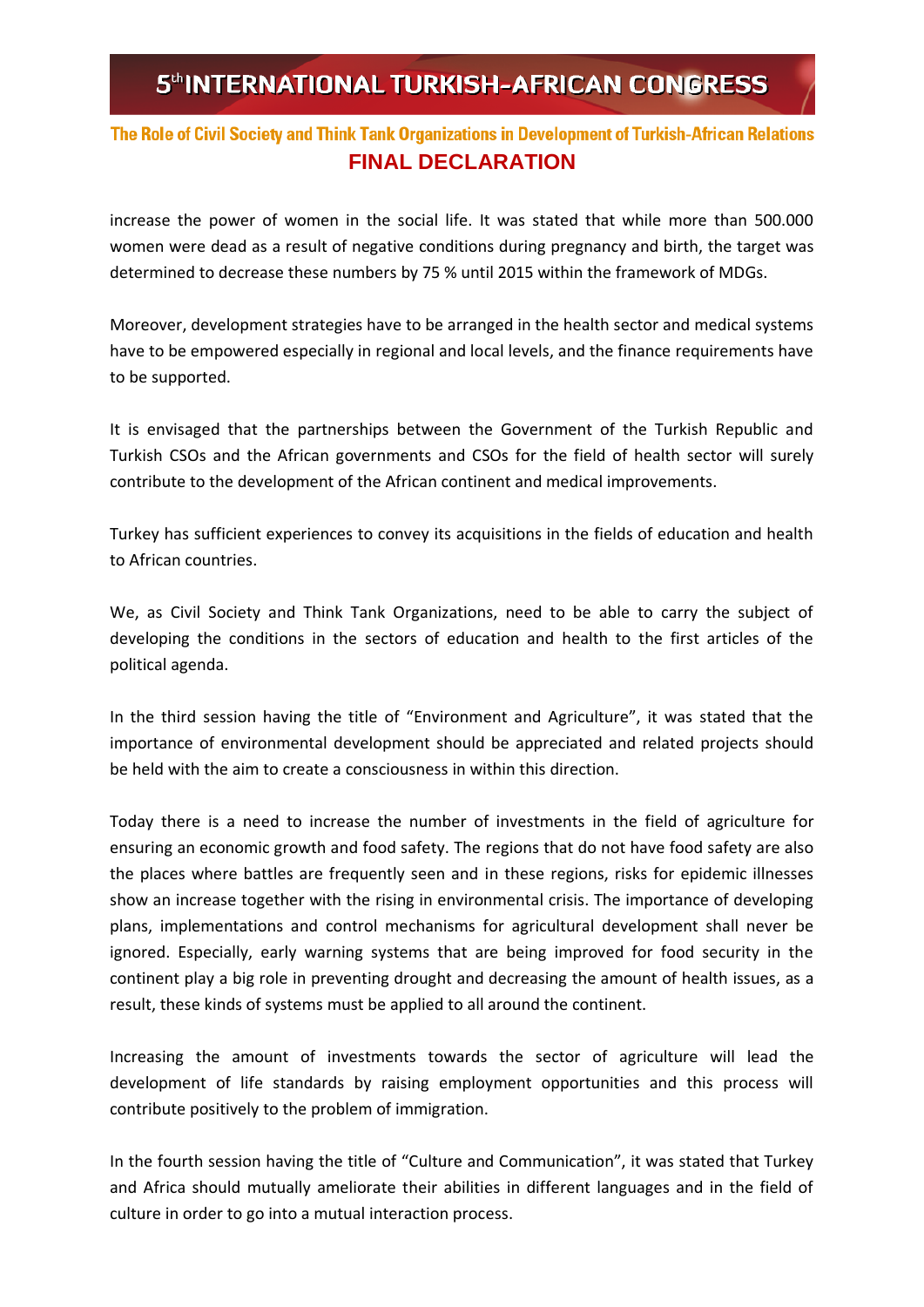#### The Role of Civil Society and Think Tank Organizations in Development of Turkish-African Relations **FINAL DECLARATION**

Africa is made subject to news as a continent witnessing many civil wars, ethnical battles, poverty and famine, however, the continent has many diversities waiting to be discovered. Within this sense, there is an urgent need to remove the prejudgments in the media and to establish partnerships in these areas. Particularly, universities and think tank organizations shall intensify their related efforts and common projects must be developed by these institutions that will successfully be implemented.

Turkey is quite enthusiastic to support the African development by sharing its social and cultural experiences with its African friends. The deficiency in knowing each other is the biggest obstacle for a close cooperation and the active role of Civil Society and Think Tank Organizations shall never be despised of. Moreover, the new Turkish Embassies that will soon start their activities in the continent will promote the development of cultural relations and communication.

Being one of the basic organs of the Economic, Social and Cultural Council of the African Union (ECOSOCC) also carries out effective activities towards establishing close relations between official units and civil society, and has been presenting various recommendations to the Union after its pre-Summit meetings.

In the fifth session named "Political Affairs", it was stated that the Turkish– African relations had gained a stable ground in the last period and especially, the Cooperation Summit held in the August of 2008 was a good start to make the relations much steadier.

Civil Society and Think Tank Organizations agree that an effective cooperation between them and governments and private sector is a must. Private and public sectors' working together with these institutions is also another important factor that is necessary to get over bureaucratic obstacles in front of implementing various projects and to reach to the determined targets.

And finally, in the last sessions having the title of "Peace and Security/ Global Partnership", it was stated that good governance was a precondition for peace and Civil Society and Think Tank Organizations obtain big responsibilities in establishing good governance under public's supervision.

Civil society's playing an active role in providing human security and establishing peace is of vital importance for the stability of the continent and the world.

The Commissions and Commission members of the International Civil Society Organizations Cooperation Platform (USTKIP), which was organized by the Istanbul Declaration of the Turkish-African CSOs Forum held in the summer of 2008, are determined as follows: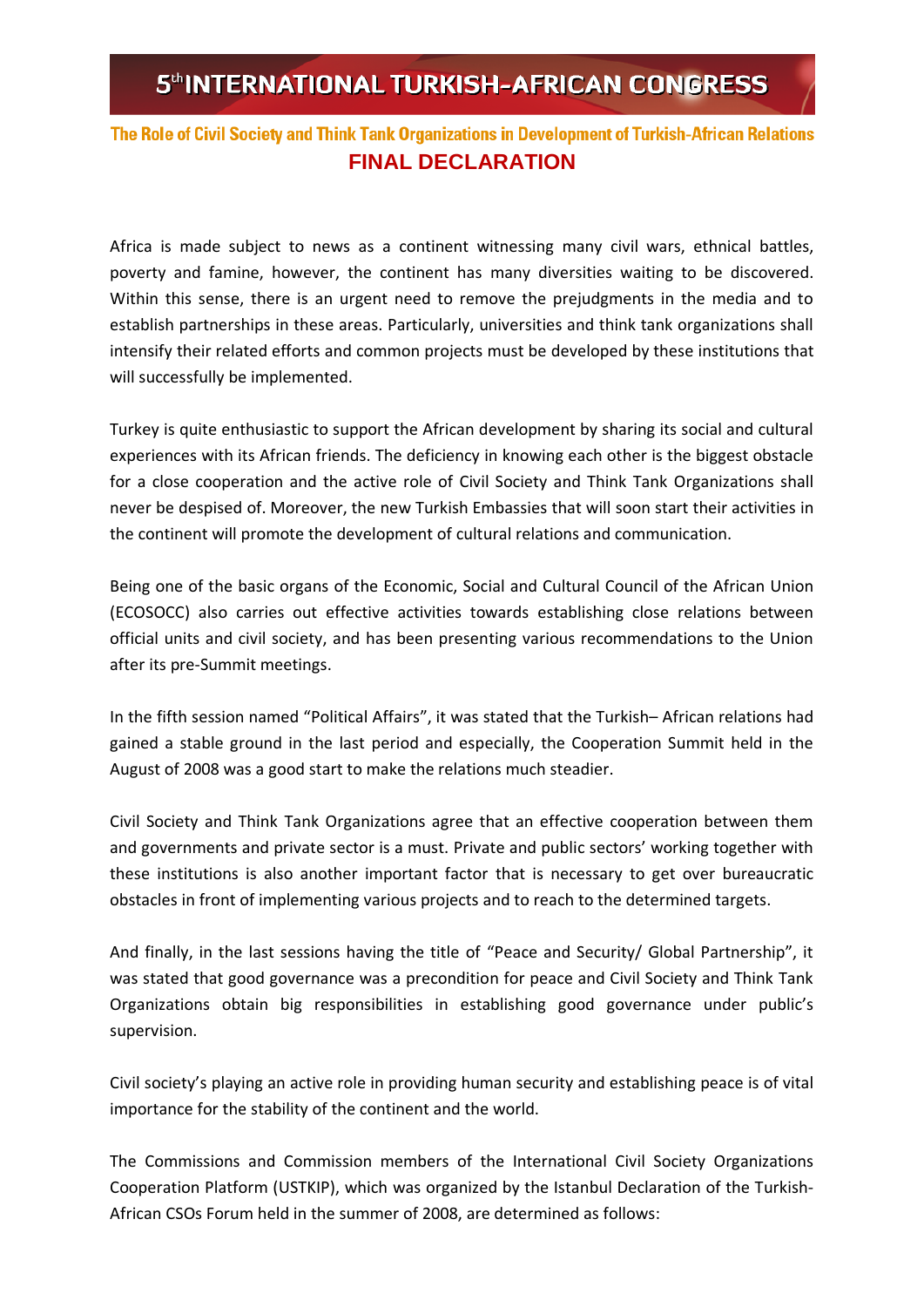#### The Role of Civil Society and Think Tank Organizations in Development of Turkish-African Relations **FINAL DECLARATION**

#### **Social Development Commission**

**Co- Chair:** Prof. Makha Dado SARR- Former Special Coordinator for Africa and Least Developed Countries, United Nations Economic Commission for Africa (UNECA), Member of the High Level Panel on the Audit of the African Union

**Co- Chair:** Mr. Davut KOÇAK- Kimse Yok Mu Turkish Non Governmental Organization

**Vice- Chair:** Prof. Labana LASAY'ABAR- Kinshasa University

Ms. Asna FALL- Femmes Africa Solidarite (FAS)

Mr. Geoffrey Kimiti MBURU- Institute of Environment and Water (IEW)

Prof. Paschal MIHYO- Organization for Social Science Research in Eastern and Southern Africa (OSSREA)

Assoc. Prof. Aydın TOPALOĞLU- Turkey Religion Foundation Islamic Researches Centre (İSAM)

Ms. Jamillah MWANJISI- African Civil Society Network on Water and Sanitation (ANEW)

Mr. Keefa KAWEESA- East African Communities Organisations for the Management of Lake Victoria Resources (ECOVIC)

Ms. Mbacke Ndeye M. DIOP- Femmes Africa Solidarite (FAS)

Mr. Aydın BAŞ- Society for Intercultural Research and Friendship (KARVAK)

Ms. Zübeyde OZANÖZÜ- Turkey Disabled's Education and Solidarity Education (ÖZEV)

Ms. Bahija BELMABROUK- Tunis Afrique Presse News Agency

Res. Assist. Necdet YASIT- Erciyes University Faculty of Science and Letters Department of History

Law. Engin URAL- Environment Foundation of Turkey

#### **Economical Development Commission**

**Chair:** Dr. Matlotleng Patrick MATLOU- Africa Institute of South Africa (AISA) **Vice- Chair:** Dr. Muna ABDALLA- Institute for Security Studies (ISS) **Vice- Chair:** Assoc. Prof. Aydın TOPALOĞLU- Türkiye Diyanet Vakfı İslam Araştırmaları Merkezi (İSAM) Mr. Hassan Adebayo SUNMONU- Organisation of African Trade Union Unity (OATUU) Mrs. Zuki MIHYO- Research on Poverty Alleviation (REPOA) Mr. Vinesh CHINTARAM- The First Step Network Mr. Adeleke ADEBAYO- The Diaspora African Forum